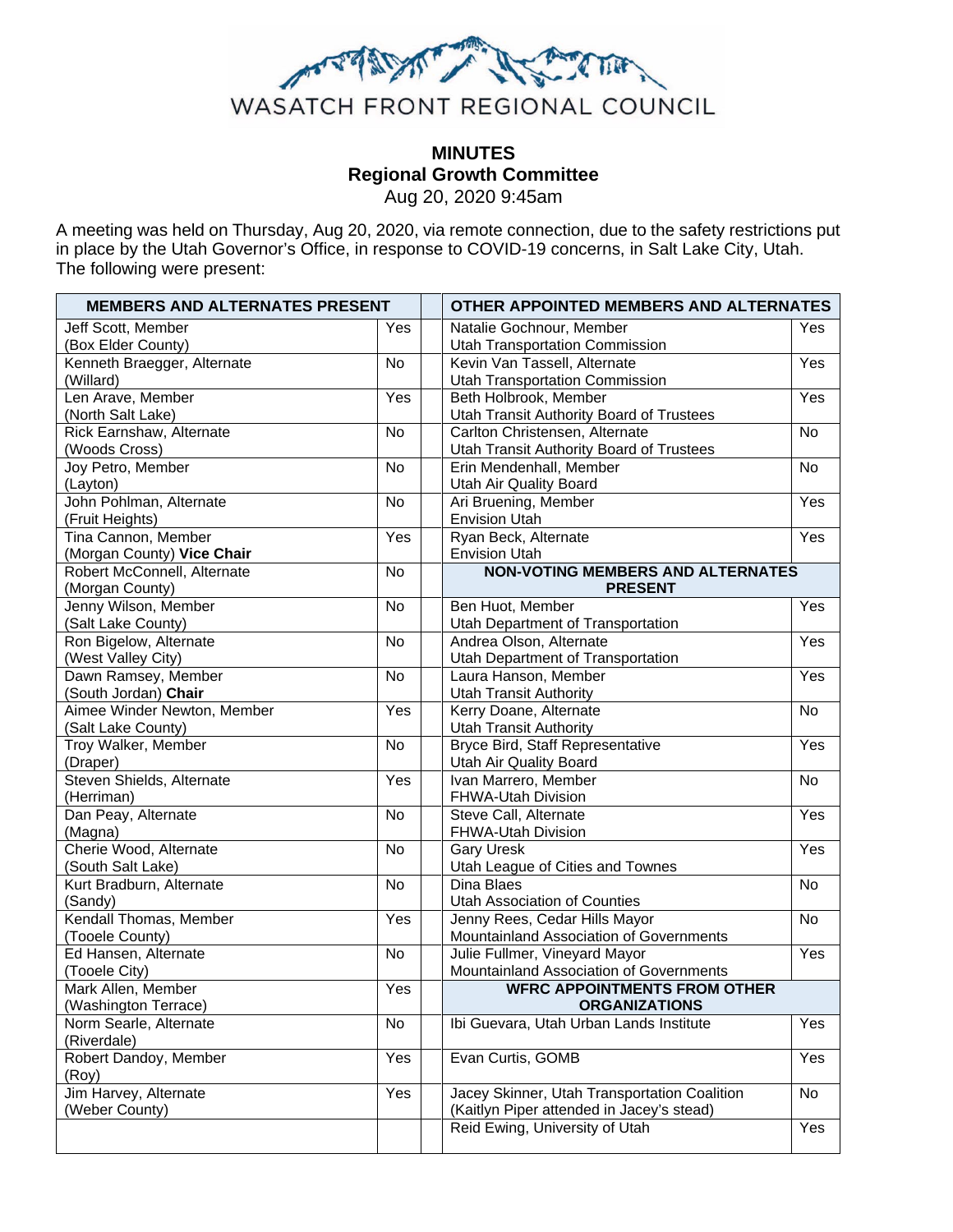#### **OTHER ATTENDEES PRESENT:**

| <u> 8111611 AT TENDELOT NEOLINI.</u> |                           |
|--------------------------------------|---------------------------|
| Russ Fox, Draper City                | <b>Ted Knowlton, WFRC</b> |
| Russell Weeks, SLC Council Staff     | Lauren Victor, WFRC       |
| Ryan Perry, SL County                | Bert Granberg, WFRC       |
| Grant Farnsworth, UDOT               | Nikki Navio, WFRC         |
| Brigitte Mandel, FHWA                | Rosie Hernandez, WFRC     |
| Rob Jolly, RRJ Consulting            | Hugh Van Wagenen, WFRC    |
| Jen Robinson                         | Megan Townsend, WFRC      |
| Andy Hulla                           | LaNiece Davenport, WFRC   |
| Ned Hacker, WFRC                     | Katie Gerard, WFRC        |
| Jory Johner, WFRC                    | Scott Hess, WFRC          |
| Ben Wuthrich, WFRC                   | Andrea Pearson, WFRC      |
| Julie Bjornstad, WFRC                |                           |

### **1. Introductions and Consent Agenda [00:03:40]**

In the absence of Mayor Dawn Ramsey, Chair, Councilmember Tina Cannon, Vice-chair, called the meeting to order at 9:49 a.m. Introductions were made, via roll call.

### **a. ACTION: Approve Minutes from May 21, 2020 [00:05:14]**

Noting no discussion or changes, Councilmember Cannon made a motion to accept the minutes as written, which was seconded by Councilmember Amiee Winder-Newton. The affirmative vote was unanimous.

### **2. Public Comment [00:06:02]**

Councilmember Cannon opened the meeting for public comments. There were none.

### **3. Review Wasatch Choice implementation resources [00:6:22]**

Scott Hess, WFRC, shared resources gathered during the Wasatch Choice Implementation Workshop series held in the winter of 2019. WFRC's Council and RGC had asked staff to develop these resources to assist local governments with conversations about planning for growth. In addition to our ongoing growth challenges, we now have the added impacts from the coronavirus, and the potential short and long-term changes to how our residents live, work, play, and travel within communities and the region. To respond to these challenges staff and partner agencies have collaborated to develop a document outlining Partnership efforts in Utah to address the local planning challenges of growth and recovery within the Wasatch Choice Regional Vision. This effort, which began with the creation of four working groups (Communications, Public Engagement, Technical Assistance, and Analysis) seeks to provide resources for local governments to address statutory requirements in their General Plans from SB34 (2019, housing, transportation and land use), and link local planning to the regional vision. Mr. Hess requested feedback from the group on how best to implement these strategies most effectively.

## **4. Addressing COVID19 and other uncertainties in Wasatch Choice [00:54:55]**

Julie Bjornstad and Ted Knowlton, both with WFRC, presented information and asked for input regarding the 2023-2050 Wasatch Choice Vision, with a focus on exploring COVID-19 and other external forces (like market shifts, transportation technologies) that would impact the region's transportation, land use, and economic development. The intent of exploring external forces is to 1) consider modifications to the Regional Transportation Plan (RTP) process to improve the resiliency and quality of projected outcomes, and 2) have a conversation with local governments about proactive local strategies. To date, WFRC, working with transportation partners and local planners, has gathered initial research and literature on external forces and policies including:

- shifts in lifestyle stemming from COVID-19
- automation
- shared mobility
- e-livina